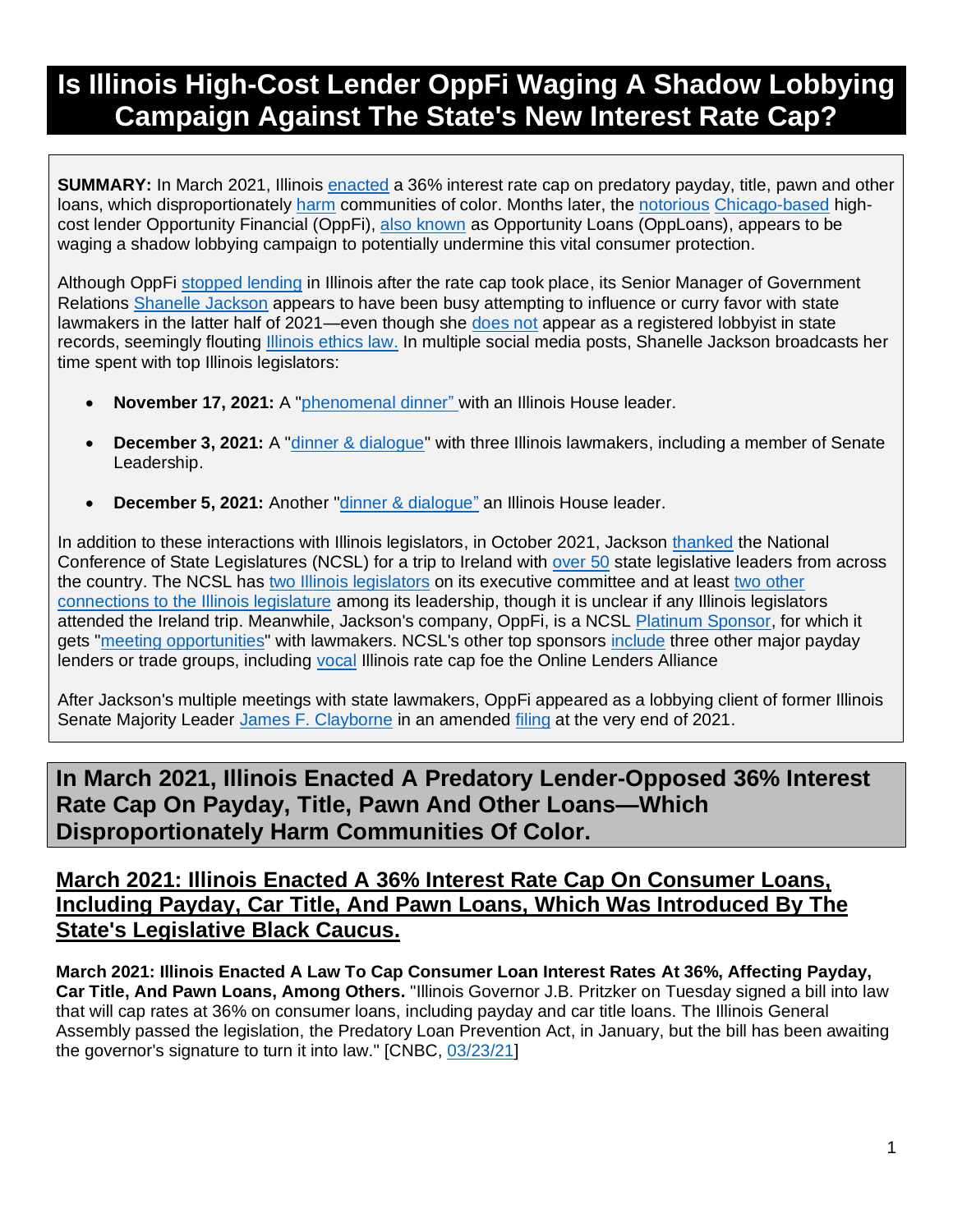**Illinois Joined 17 Other States And The District Of Columbia In Imposing A 36% Rate Cap.** "With its passage, Illinois is now one of 18 states, along with Washington D.C., that impose a 36% rate cap on payday loan interest rates and fees, according to the Center for Responsible Lending." [CNBC, [03/23/21\]](https://www.cnbc.com/2021/03/23/illinois-governor-signs-off-on-law-capping-consumer-loan-rates-at-36percent.html)

**Previously, Illinois' Average Interest Rate For Payday Loans Was 297% And 179% For Car Title Loans.**  "Prior to the legislation, the average annual percentage rate (APR) for a payday loan in Illinois was 297%, while auto title loans averaged APRs of about 179%, according to the Woodstock Institute, an organization that was part of a coalition formed in support of the legislation." [CNBC, [03/23/21\]](https://www.cnbc.com/2021/03/23/illinois-governor-signs-off-on-law-capping-consumer-loan-rates-at-36percent.html)

**Illinois Residents Had Paid The Fourth Highest Amount Of Fees For Payday And Title Loans, Totaling \$500 Million Annually.** "Illinois residents pay \$500 million a year in payday and title loan fees, the fourth highest rate in the U.S., the Woodstock Institute calculated." [CNBC, [03/23/21\]](https://www.cnbc.com/2021/03/23/illinois-governor-signs-off-on-law-capping-consumer-loan-rates-at-36percent.html)

**The Illinois Interest Rate Cap Legislation Was Introduced By The Illinois Legislative Black Caucus.**  "Introduced by the Illinois Legislative Black Caucus, the newly signed legislation is modelled on the Military Lending Act, a federal law that protects active service members and their dependents through a range of safeguards, including capping interest rates on most consumer loans at 36%." [CNBC, [03/23/21\]](https://www.cnbc.com/2021/03/23/illinois-governor-signs-off-on-law-capping-consumer-loan-rates-at-36percent.html)

**Communities Of Color Are "Targeted By These Types Of High-Cost Loans."** "Communities of color, in particular, are targeted by these types of high-cost loans, CRL reports. 'As Covid continues to ravage these communities, an end to predatory debt traps is essential,' Stifler says. 'We must also pass federal reforms, to protect these state caps and expand protections across the country.'" [CNBC, [03/23/21\]](https://www.cnbc.com/2021/03/23/illinois-governor-signs-off-on-law-capping-consumer-loan-rates-at-36percent.html)

## **The Online Lenders Alliance Called The Rate Cap A "'Bad Bill'" And The Illinois Small Loan Association Claimed It Would Limit Access To Small Consumer Loans.**

**The Online Lenders Alliance Called The Rate Cap A "'Bad Bill'" And Its Then-CEO Mary Jackson Claimed It "'Eliminates'" Consumers' Access To Emergency Credit.** "The Online Lenders Alliance said Tuesday that it was disappointed Governor Pritzker had signed the legislation, saying it was a 'bad bill' for residents of the state of Illinois. 'Now is not the time to reduce credit access. Consumers in Illinois are struggling, and elected officials should be working to ensure that all consumers have options to deal with unforeseen or irregular expenses. Sadly, this bill eliminates many of those options for those who need them most,' Mary Jackson, CEO of the alliance, said Tuesday." [CNBC, [05/23/21\]](https://www.cnbc.com/2021/03/23/illinois-governor-signs-off-on-law-capping-consumer-loan-rates-at-36percent.html)

• **March 2021: Longtime Online Lenders Alliance CEO Mary Jackson Retired From The Organization With Former Consumer Financial Protection Bureau Official Andrew Duke Replacing Her As CEO.** [Online Lenders Alliance, [03/31/21\]](https://onlinelendersalliance.org/ola-announces-new-leadership/)

**Illinois' Rate Cap Was Opposed By The Illinois Small Loan Association, Which Claimed The Law Would "Eliminate Access To Small Consumer Loans."** "But some organizations, including the Illinois Small Loan Association, have already expressed concern with the broad nature of the bill and its potential to completely eliminate access to small consumer loans within the state." [CNBC, [05/23/21\]](https://www.cnbc.com/2021/03/23/illinois-governor-signs-off-on-law-capping-consumer-loan-rates-at-36percent.html)

**Illinois Small Loan Association Lobbyist Steve Brubaker Claimed That The Industry's High APR Rates Were Misleading.** "Steve Brubaker, who lobbies for the organization, told a local Chicago news station that the high APRs can be misleading since the average fee (including interest) for a typical two-week payday loan comes out to about \$15 for each \$100 borrowed." [CNBC, [05/23/21\]](https://www.cnbc.com/2021/03/23/illinois-governor-signs-off-on-law-capping-consumer-loan-rates-at-36percent.html)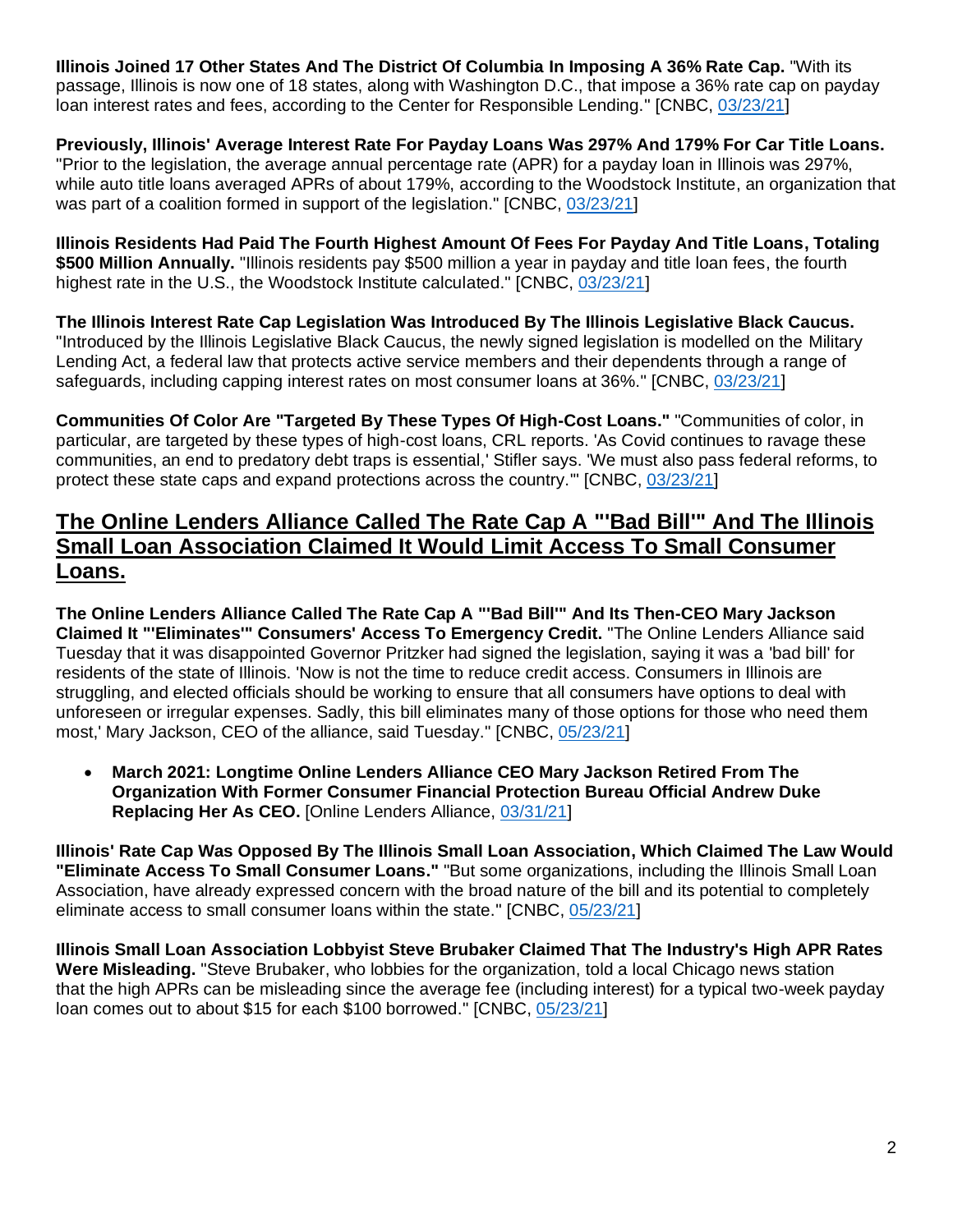**Late 2021: Although Major Lender Opportunity Financial Ceased Making Loans In Illinois After The Rate Cap, Its Senior Lobbyist Shanelle Jackson Hosted A "Dinner & Dialogue" With Prominent Illinois Lawmakers.**

**Even Though High-Cost Lender Opportunity Financial (OppFi) Stopped Making Loans In Illinois After The Rate Cap, Its Senior Lobbyist Shanelle Jackson Hosted A "Dinner & Dialogue" For Illinois Legislators In Late 2021.**

**Shanelle Jackson Has Been The Senior Manager Of Government Relations For Chicago-Based OppLoans Since May 2021.** [LinkedIn Profile for Shanelle Jackson, accessed [01/04/21\]](https://www.linkedin.com/in/shanelle-jackson-leadership/)



[LinkedIn Profile for Shanelle Jackson, accessed [01/04/21\]](https://www.linkedin.com/in/shanelle-jackson-leadership/)

**Chicago-Based Opportunity Financial, Also Known As OppLoans, Was Featured In A Wall Street Journal Story About "Rent-A-Bank" Schemes That Allowed "High-Cost Lenders To Skirt Interest Rate Caps In Dozens Of States."** "California this year sought to banish high-cost lenders. OppLoans was undeterred. A new state law this year capped interest rates—currently at about 37% a year—for some consumer loans. But OppLoans is charging 160% on a typical loan in California, according to its website, using a partnership with a Utah bank to continue selling in the state despite the new rules. [...] OppLoans and its partner FinWise Bank are in what is called a rent-a-bank partnership, which allows high-cost lenders to skirt interest-rate caps in dozens of states. Rent-a-bank arrangements are the focus of a fierce battle pitting state regulators and consumer advocates against the credit industry." [Wall Street Journal, [03/11/20\]](https://www.wsj.com/articles/rent-a-banks-defy-states-growing-efforts-to-curb-high-cost-lending-11583435510)

- **Opportunity Financial Is Also Known As OppLoans.** "A spokesman for Chicago-based Opportunity Financial LLC, also known as OppLoans, said the company 'is not intentionally evading or breaking state law.'" [Wall Street Journal, [03/11/20\]](https://www.wsj.com/articles/rent-a-banks-defy-states-growing-efforts-to-curb-high-cost-lending-11583435510)
- **Opportunity Financial Is Based In Chicago, Illinois.** [LinkedIn Profile for OppFi, accessed [01/05/22\]](https://www.linkedin.com/company/oppfi/)

**Chicago-Based Opportunity Financial (OppFi) "Stopped Making Loans In Illinois" After The State Enacted Its 36% Interest Rate Cap.** "OppFi stopped making loans in Illinois for now after the State enacted a 36% rate cap earlier this year, but they support attempts to change the law to re-open the door to their highinterest products." [Woodstock Institute, [12/21/21\]](https://woodstockinst.org/news/press-release/whos-been-naughty-nice-in-2021/?utm_source=rss&utm_medium=rss&utm_campaign=whos-been-naughty-nice-in-2021)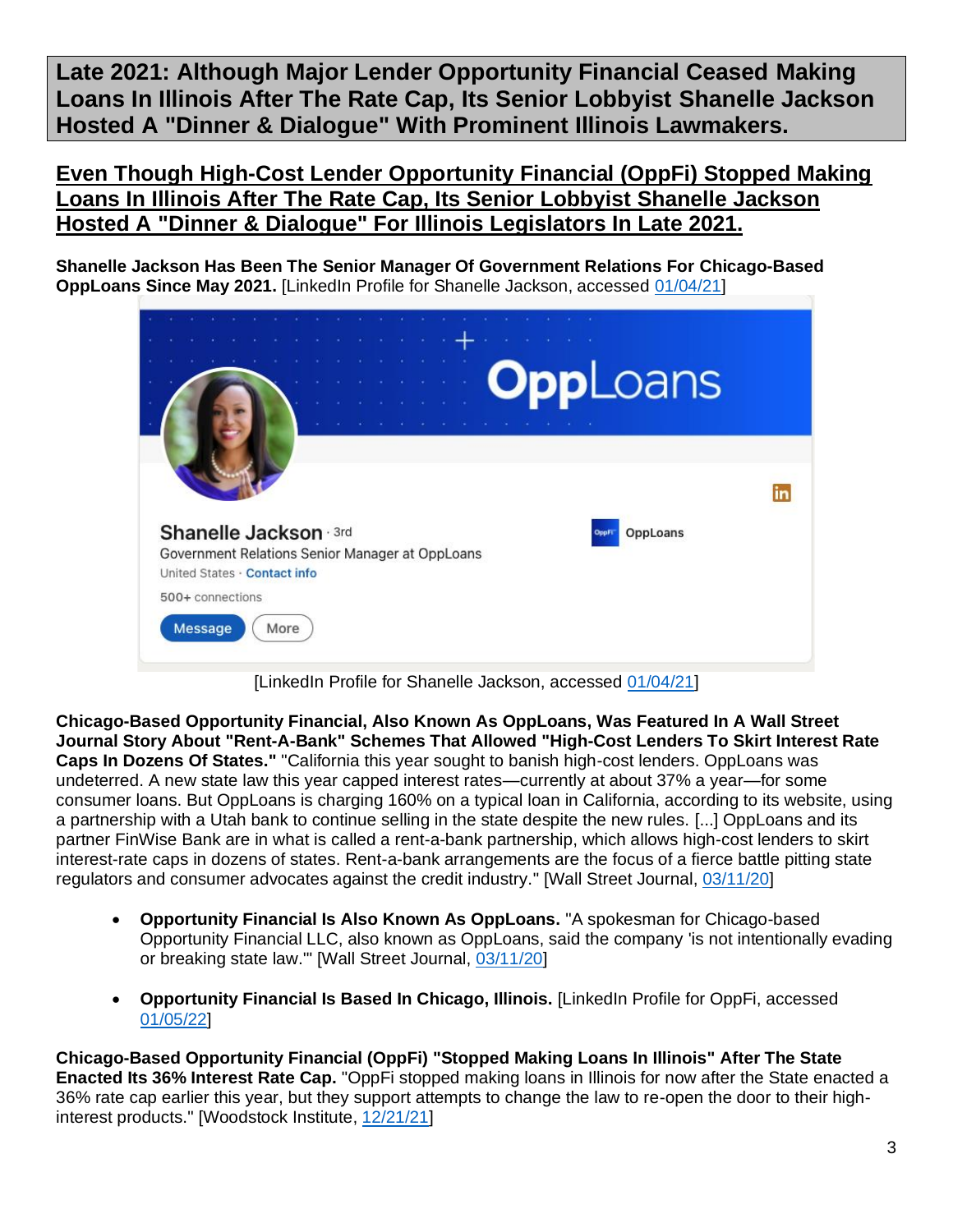### **December 3, 2021: Shanelle Jackson Said She Hosted "Dinner & Dialogue" With Three Members Of The Illinois State House And Senate:**

 $...$ 



Amazing time hosting dinner & dialogue in honor of these dynamic "Ladies In Leadership," from the Illinois State House & Senate, at the NBCSL Annual Legislative Conference! Thank you Rep. Sonya Harper for your phenomenal strength, as the co-Chairwoman of the Illinois Legislative Black Caucus. Thank you Rep. Camille Lilly, for your important and impactful leadership on healthcare issues that impact communities of color. Thank you Senate Majority Leader-Kimberly Lightford for your great wisdom and courage as you make history in the Illinois State Senate. These women are trailblazers and true servant-leaders! #blackwomenlead #detroitsdaughter #godisgood #nbcsl2021



[Facebook Post by Shanelle Jackson, 12/03/21, accessed [01/04/22\]](https://www.facebook.com/shanellejackson/posts/337708891497828?__cft__%5b0%5d=AZXti5ABTHv7u_GVNV4Jq15xGVlZzsLIXQMslcXpTe2kAyCmUyC7TxXxSLLEvOTV2raDKgqkNG-uTMF2xj_zSFSMGnv3j1bf5NRwDMgW6yfJg810spLbOuvGBsQP3XwA5GNQaqCWoirrqVcQ6um48D9Y&__tn__=%2CO%2CP-R)

• **The National Black Caucus Of State Legislators' 45th Annual Legislative Conference Was Held In Atlanta, GA From November 30, 2021, To December 3, 2021.** [National Black Caucus Of State Legislators, accessed [01/04/21\]](https://www.nbcsl-alc.org/event/d8150420-57b8-442a-9a21-e99abe467d57/websitePage:e877fe65-9fe6-4af2-84db-6307a6249456?fbclid=IwAR29HIF3cEPvUCXKwrAOGovMdMj1SnJaO8DVDizTKaFn9xyq-zOosnbqR-Q)

**Illinois Interest Rate Cap Legislation Was Introduced By The Illinois Legislative Black Caucus.**  "Introduced by the Illinois Legislative Black Caucus, the newly signed legislation is modelled on the Military Lending Act, a federal law that protects active service members and their dependents through a range of safeguards, including capping interest rates on most consumer loans at 36%." [CNBC, [03/23/21\]](https://www.cnbc.com/2021/03/23/illinois-governor-signs-off-on-law-capping-consumer-loan-rates-at-36percent.html)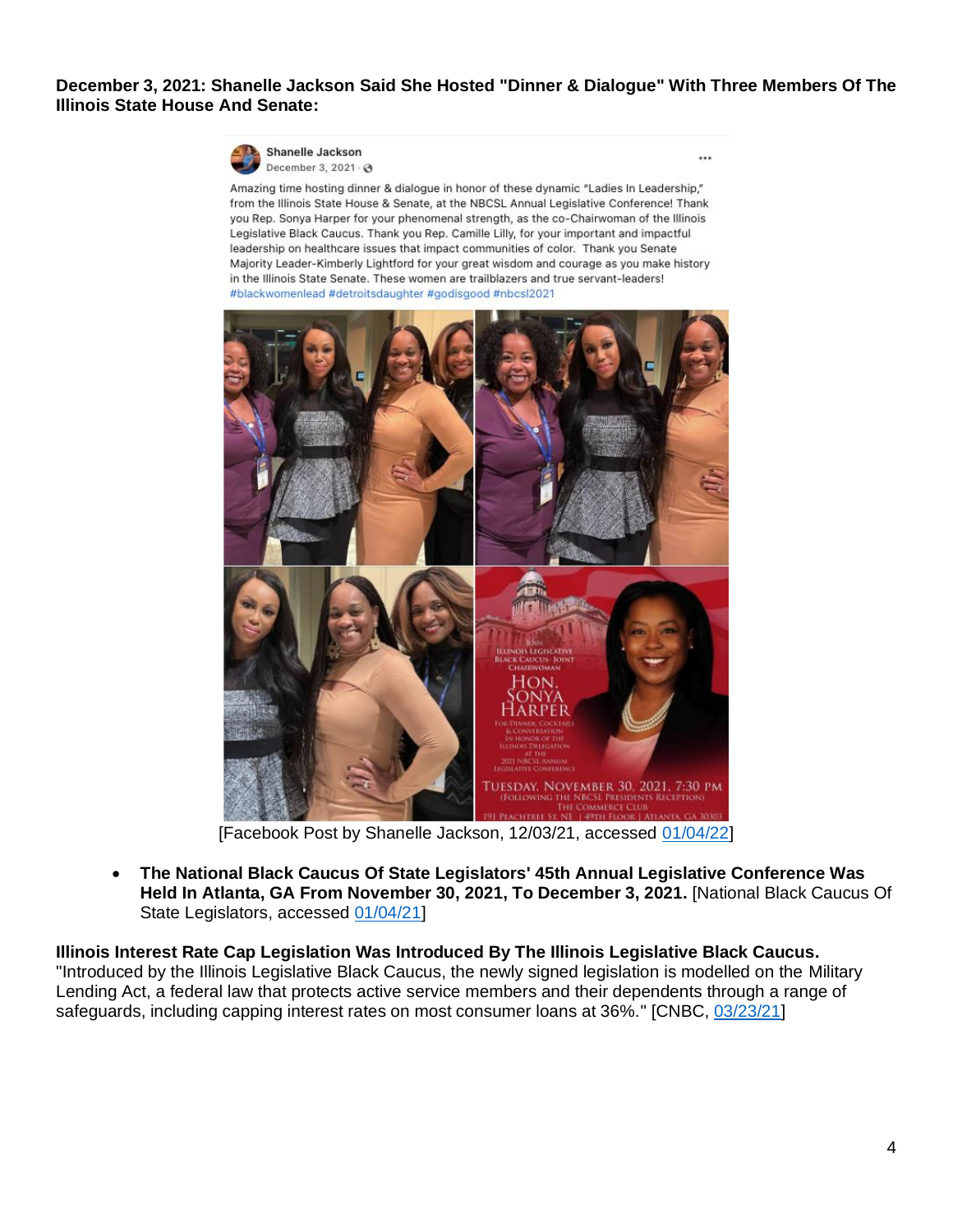**Late 2021: Shanelle Jackson Had A "Dinner & Dialogue" And A Separate "Phenomenal Dinner" With A Leader In The Illinois House Of Representatives.** 

## **Jackson Also Claimed That She Had A " Phenomenal Dinner" In November 2021 And A "Dinner & Dialogue" In December 2021 With A Leader In The Illinois House Of Representatives.**

**November 17, 2021: Shanelle Jackson Said She Had A "Phenomenal Dinner" With A Prominent Illinois Legislator:** 



Shanelle Jackson is in San Francisco, California. November 17, 2021 . @

...

Phenomenal dinner last night with two American History Makers- the Hon. Willie Brown, the first Black Speaker of the House in California & the first Black Mayor of San Francisco; as well as the Hon. Chris Welch, who currently serves as the first Black Speaker of the House, in Illinois. There have only been 6 African American-State House Speakers in the entire 245 year history of the United States!! The conversation and knowledge shared with me by these two giants last night was beyond inspiring and truly left an indelible mark on my spirit. #ourfutureisbright #detroitsdaughter #thankyoujesus



[Facebook Post by Shanelle Jackson, [11/17/21\]](https://www.facebook.com/shanellejackson/posts/327970909138293)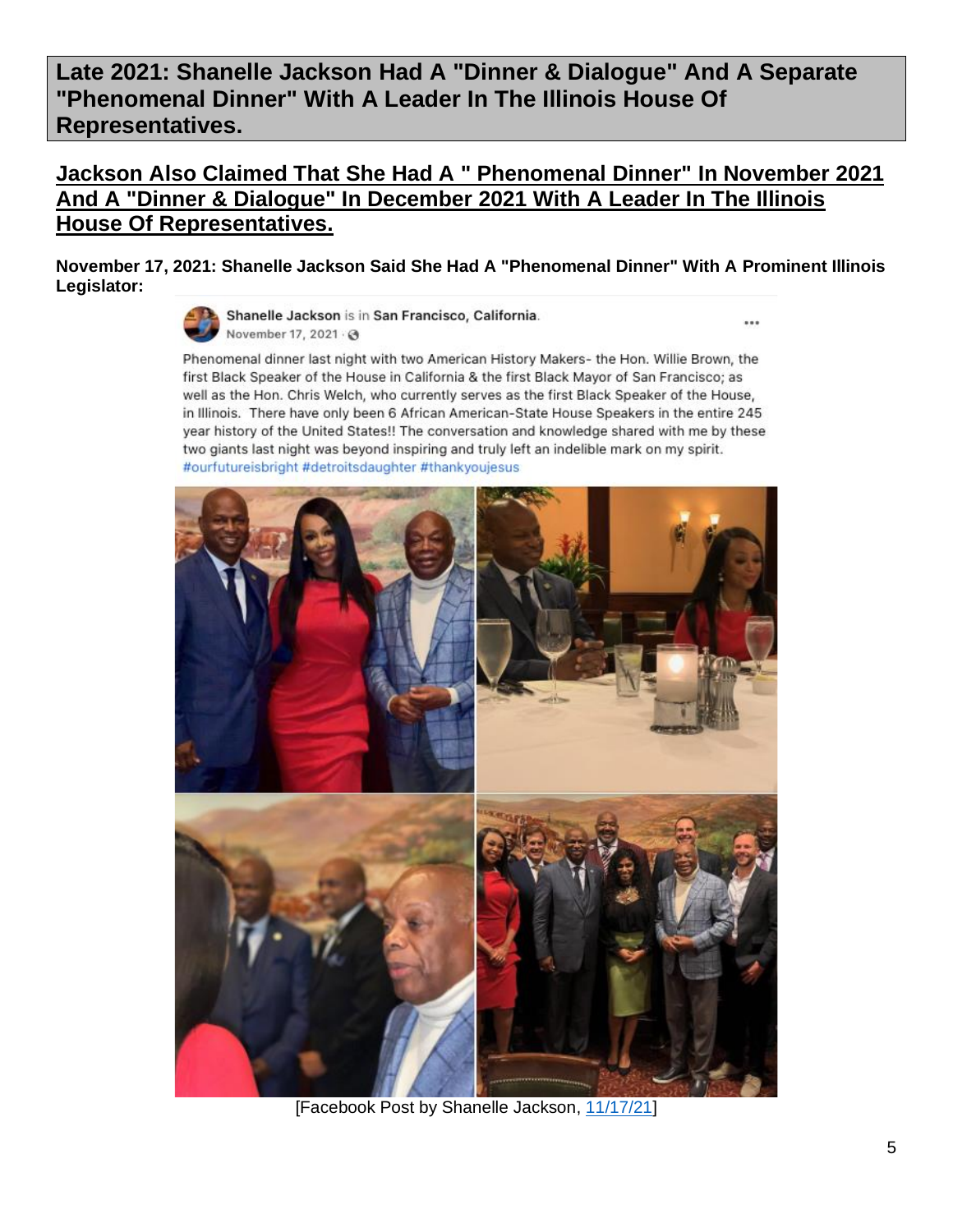### **December 5, 2021: Shanelle Jackson Posted That She Again Had "Dinner & Dialogue" With The Same Illinois Legislator:**



Shanelle Jackson is in Atlanta, Georgia. December 5, 2021 at 1:01 PM · @

 $\cdots$ 

NBCSL 2021 was packed with opportunity to gain insight into the policy matters impacting black communities, directly from the playmakers & influencers themselves. Enjoyed dinner & dialogue w/ Illinois Speaker Of The House-Hon. Chris Welch and Global Investment guru, Eugene Duffy. I also always love connecting with my longtime FL & DC family, Hon. Allen Williams- Deputy Secretary at HUD and Florida business leader, Deveron Gibbons.



[Facebook Post by Shanelle Jackson, [12/05/21\]](https://www.facebook.com/shanellejackson/posts/338604978074886)

**October 2021: In Addition To Her Interactions With Illinois Legislators, Shanelle Jackson Went To Ireland At The Courtesy Of The National Conference Of State Legislatures, Of Which OppFi Is A \$30,000 Sponsor, And Which Promises Close Access To State Lawmakers–Although It Is Unclear If Illinois Legislators Were In Attendance.**

**October 15, 2021: While An OppLoan Lobbyist, Shanelle Jackson Thanked The National Conference Of State Legislatures For A Trip To Ireland With A "Delegation Of America's Strongest State House Speakers, [And] Senate Majority Leaders"—NCSL Said There Were Over 50 Legislative Leaders On The Trip, Although It Is Unclear If Illinois Legislators Were In Attendance.**

**October 15, 2021: Shanelle Jackson Thanked @NCSLOrg As Said She Toured Ireland With "A Bipartisan Delegation Of America's Strongest State House Speakers, [And] Senate Majority Leaders":**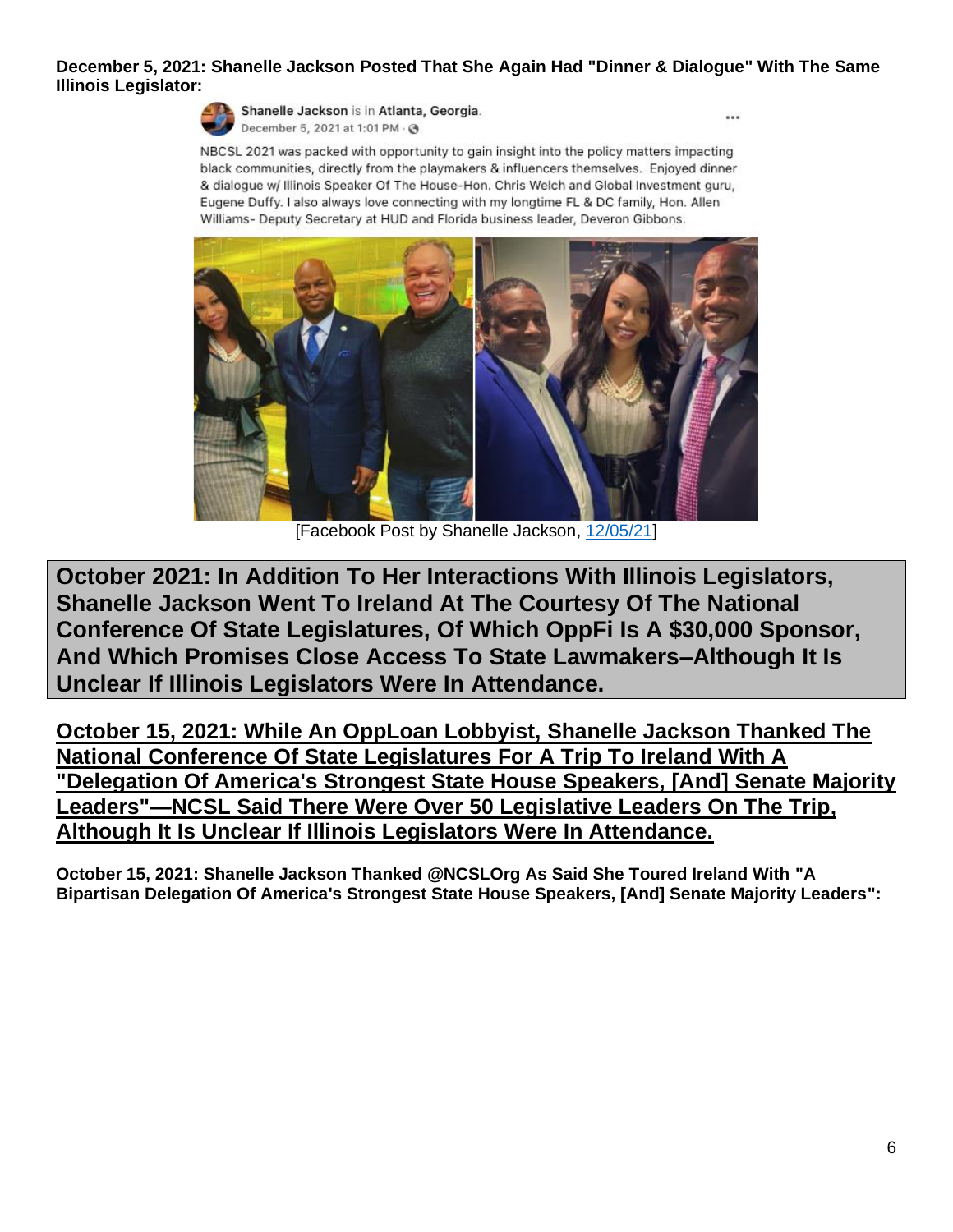

[Instagram Post by Shanelle Jackson, 10/15/21, accessed [01/05/22\]](https://www.instagram.com/p/CVEgaQrgdsc/)

• **Shanelle Jackson Was OppLoans' Senior Manager Of Government Relations At The Time.** [LinkedIn Profile for Shanelle Jackson, accessed [01/05/22\]](https://www.linkedin.com/in/shanelle-jackson-leadership/)

**@NCSLOrg Is The Instagram Account Of The National Conference Of State Legislatures.** [Instagram Profile for NCSLOrg, accessed [01/05/22\]](https://www.instagram.com/ncslorg/)

• **NCSL Stands For The National Conference Of State Legislatures.** [National Conference of State Legislatures, accessed [01/05/22\]](https://www.ncsl.org/)

**At The Same Time Jackson Was In Ireland, NCSL Was Holding Its Legislative Leaders International Symposium In Dublin, Ireland, Which Was Exclusive To Sponsors Who Paid \$30,000 Or More To The Group And Which "Brought Together More Than 50 State Legislative Leaders."**

**October 10-14, 2021: The NCSL Foundation For State Legislatures Held Its Legislative Leaders International Symposium In Dublin, Ireland—And Only "Capitol Circle And Platinum Sponsors" Were Allowed To Attend:**

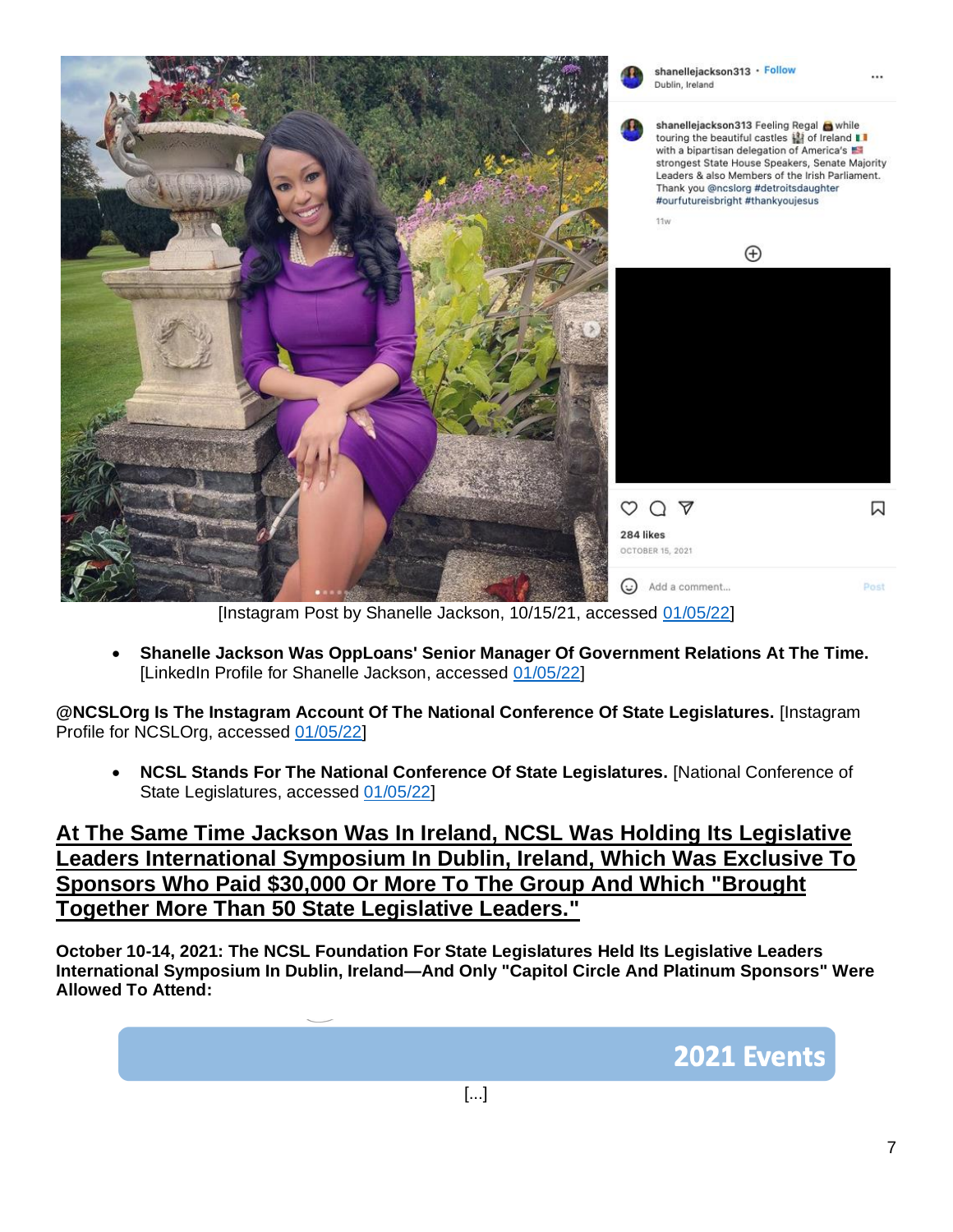Legislative Leaders International Symposium

(Capitol Circle and Platinum Sponsors only)

(AAPA)

American Kratom Association

[National Conference of State Legislatures, accessed [01/05/22\]](https://www.ncsl.org/Portals/1/Documents/Foundation/Foundation_Events_With_NCSL_Webinars_6_17_21.pdf)

**NCSL Claimed The Dublin Symposium "Brought Together More Than 50 State Legislative Leaders From Across The Country."** "NCSL International Leaders Symposium, Dublin, Ireland, Oct. 10-14 [...] Capitol Circle and Platinum sponsors were invited to attend NCSL's international legislative exchange and symposium. The Leaders Symposium brought together more than 50 state legislative leaders from across the country to learn from each other and their Irish counterparts." [National Conference of State Legislatures, [11/02/21\]](https://www.ncsl.org/Documents/2021_Summit_Resources/2021-Summit-Agenda-Book.pdf)

• **It Is Unclear If Any Illinois Legislators Attended The Dublin Symposium.** 

## **OppFi Was One Of NCSL's \$30,000 "Platinum" Sponsors At The Time, Which Ensured "Meeting Opportunities" With Legislators.**

**OppFi Was A \$30,000 Platinum Sponsor For The NCSL Foundation For State Legislatures, As Of December 1, 2021:**

#### **NCSL Foundation for State** Legislatures | Sponsor List 12/1/2021  $\begin{bmatrix} \ldots \end{bmatrix}$ Platinum Sponsors (\$30,000) 1-800 CONTACTS, Inc. NCTA-The Internet & Television Association Airbnb Netfliv **America's Credit Unions Novartis** American Academy of Physician Assistants **Online Lenders Alliance**

[National Conference of State Legislatures, accessed [01/05/22\]](https://www.ncsl.org/aboutus/ncsl-foundation-for-state-legislatures/sponsor-list.aspx)

• **Opportunity Financial Is Also Known As OppLoans.** "A spokesman for Chicago-based Opportunity Financial LLC, also known as OppLoans, said the company 'is not intentionally evading or breaking state law.'" [Wall Street Journal, [03/11/20\]](https://www.wsj.com/articles/rent-a-banks-defy-states-growing-efforts-to-curb-high-cost-lending-11583435510)

OppFi

OpenRoad Foundation

**The NCSL Foundation's Platinum Sponsorship Level Also Offers "Meeting Opportunities" With "Legislative Leaders":**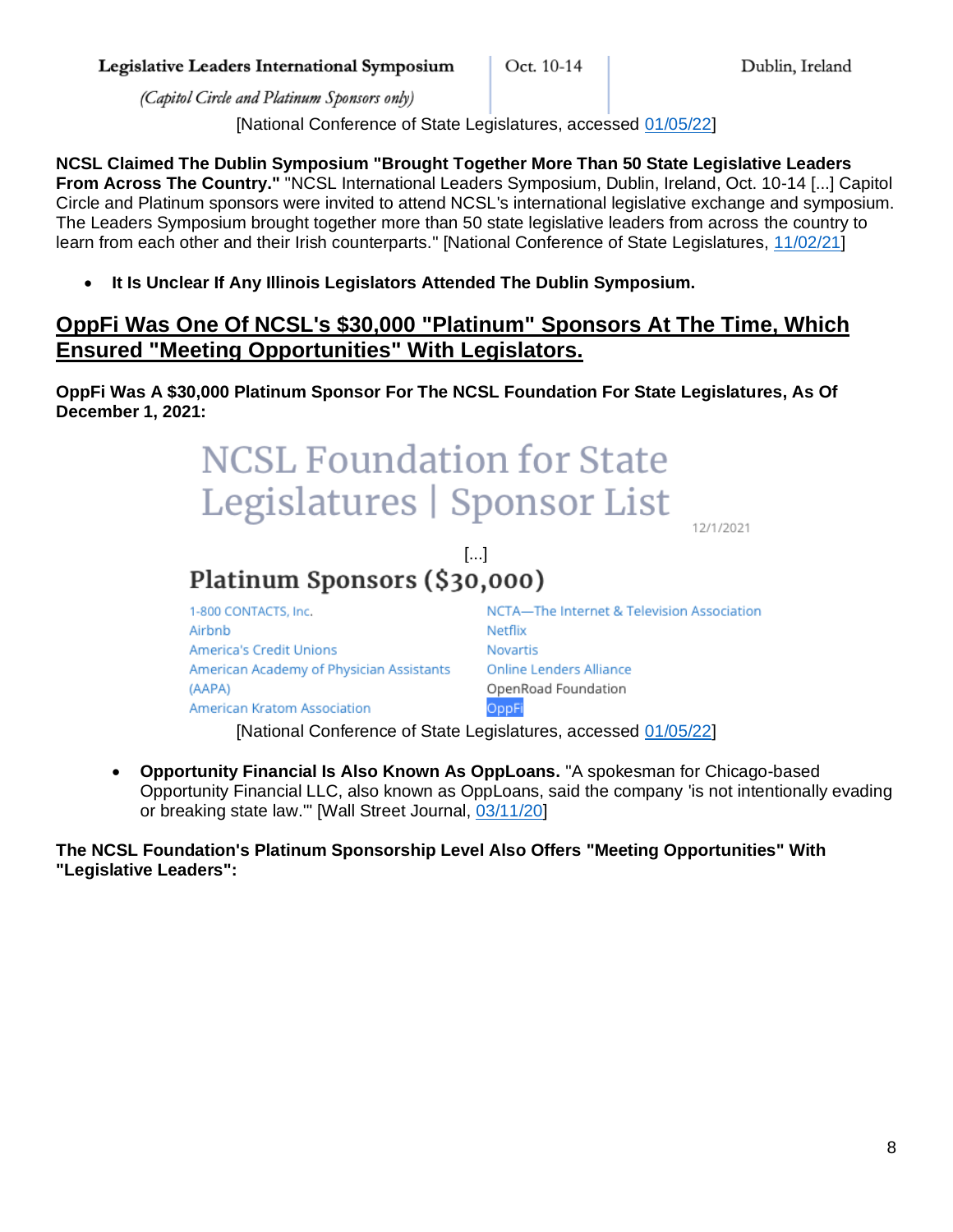

**Emerging Leaders Meeting** 

Five invitations to the NCSL President's

[NCSL Foundation, accessed [01/05/22\]](https://www.ncsl.org/Portals/1/Documents/Foundation/Platinum_Benefits_NCSL_Foundation_30000.pdf)

**The NCSL Foundation For State Legislatures Promises Companies That Its Sponsorship Program "Positions Your Government Relations Team To Have The Most Effective Impact On The State Legislative Process," Including The Opportunity To "Build Relationships With Policymakers And Your Peers."** "The NCSL Foundation for State Legislatures positions your government relations team to have the most effective impact on the state legislative process. As a sponsor, you will: [...] Build relationships with policymakers and your peers. Through the Foundation, you can promote your positions, offer expertise and add your voice to critical discussions on the issues that matter to you. [...] Position your organization in front of legislators from across the country. No other organization offers you so many opportunities to meet face-toface with policymakers throughout the year, including NCSL's Legislative Summit—the largest annual gathering of state legislators in the nation." [National Conference of State Legislatures, accessed [01/05/22\]](https://www.ncsl.org/aboutus/ncsl-foundation-for-state-legislatures/benefits.aspx)

## **NCSL's Top Sponsors Also Includes Three Other Major Payday Lending Groups And Companies—Including The Online Lenders Alliance, Which Loudly Criticized Illinois' Rate Cap.**

**The Online Lenders Alliance Was An NCSL Foundation Platinum Sponsor—Which Requires \$30,000— As Of December 1, 2021.** [National Conference of State Legislatures, accessed [01/05/22\]](https://www.ncsl.org/aboutus/ncsl-foundation-for-state-legislatures/sponsor-list.aspx)

• **The Online Lenders Alliance Called Illinois' Rate Cap A "'Bad Bill'" And Its Then-CEO Mary Jackson Claimed It "'Eliminates'" Consumers' Access To Emergency Credit.** "The Online Lenders Alliance said Tuesday that it was disappointed Governor Pritzker had signed the legislation, saying it was a 'bad bill' for residents of the state of Illinois. 'Now is not the time to reduce credit access. Consumers in Illinois are struggling, and elected officials should be working to ensure that all consumers have options to deal with unforeseen or irregular expenses. Sadly, this bill eliminates many of those options for those who need them most,' Mary Jackson, CEO of the alliance, said Tuesday." [CNBC, [05/23/21\]](https://www.cnbc.com/2021/03/23/illinois-governor-signs-off-on-law-capping-consumer-loan-rates-at-36percent.html)

**The American Financial Services Association Was An NCSL Silver Sponsor—Which Requires \$10,000 In Donations—As Of December 1, 2021.** [National Conference of State Legislatures, accessed [01/05/22\]](https://www.ncsl.org/aboutus/ncsl-foundation-for-state-legislatures/sponsor-list.aspx)

• **AFSA Has Been Identified As "The Largest Trade Association Representing Installment Lenders."** "The largest trade association representing installment lenders, the American Financial Services Association (AFSA), reports that its members' payments average \$120." [Pew Charitable Trusts, [10/17/18\]](https://www.pewtrusts.org/en/research-and-analysis/reports/2018/10/17/state-laws-put-installment-loan-borrowers-at-risk)

**Security Finance Was An NCSL Gold Sponsor—Which Requires \$15,000—As Of December 1, 2021.** [National Conference of State Legislatures, accessed [01/05/22\]](https://www.ncsl.org/aboutus/ncsl-foundation-for-state-legislatures/sponsor-list.aspx)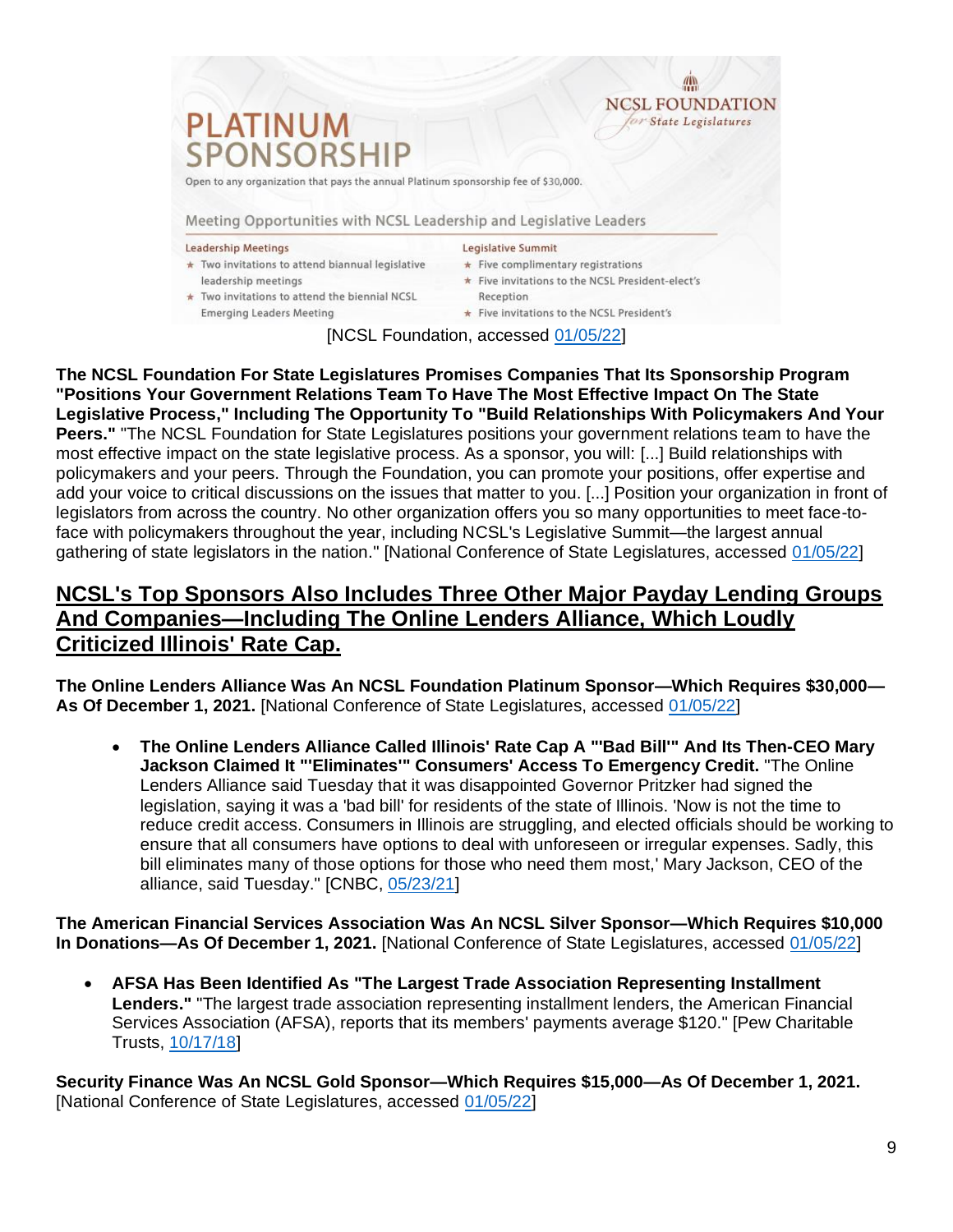• **Security Finance Corporation's Parent Settled With The Consumer Financial Protection Bureau For Violating Federal Consumer Protection Laws Through Its Loan Collection Practices.** Today the Bureau of Consumer Financial Protection (Bureau) announced a settlement with Security Group Inc., a South Carolina corporation, and its subsidiaries, Security Finance Corporation of Spartanburg and Professional Financial Services Corp. As described in the consent order, the Bureau found that the Security Group entities violated the Consumer Financial Protection Act by making improper in-person and telephonic collection attempts on consumer installment loans and retail sales installment contracts." [Consumer Financial Protection Bureau, [06/13/18\]](https://www.consumerfinance.gov/about-us/newsroom/bureau-consumer-financial-protection-settles-security-group-inc/)

## **NCSL's Executive Committees And Membership Includes Three Illinois Lawmakers And One Senior Legislative Staff Member.**

**NCSL's Executive Committee Includes An Illinois State Representative and State Senator.** "At-Large Members [...] Representative Marcus Evans, Illinois [...] Senator Sue Rezin, Senate Assistant Minority Leader, Illinois." [National Conference of State Legislatures, [01/04/22\]](https://www.ncsl.org/aboutus/executive-committee/members.aspx)

**The Co-Chair Of NCSL's Standing Committees Is An Illinois State Senator.** [National Conference of State Legislatures, [01/04/22\]](https://www.ncsl.org/aboutus/executive-committee/members.aspx)

**NCSL's Executive Committee Also Includes A Senior Illinois Legislative Staffer.** "Legislative Staff [...] Scott Kaiser, Assistant Secretary, Senate, Illinois." [National Conference of State Legislatures, [01/04/22\]](https://www.ncsl.org/aboutus/executive-committee/members.aspx)

**October 2021: Shanelle Jackson Touted "Hanging" With Her "Mentor" And Longtime Payday Lending Ally Former Congressman Kendrick Meek (D-FL).**

**Jackson Has Posted About "Hanging" With Her "Mentor," Former Congressman And Current Lobbyist Kendrick Meek (D-FL), Who Has Long Fought Strong Payday Lending Regulation Since At Least 2007.**

**October 24, 2021: Shanelle Jackson Posted About Her "Great Time Hanging" With Her "Mentor," Hon. Kendrick Meek In Miami:**



Mannn....I had a great time hanging with America's Attorney, the legendary @attorneycrump and my mentor, Hon, Kendrick Meek at the Orange Blossom Classic in Miami, last month. My first HBCU experience!! Can't wait for more #famu #detroitsdaughter #ourfutureisbright



 $\ddotsc$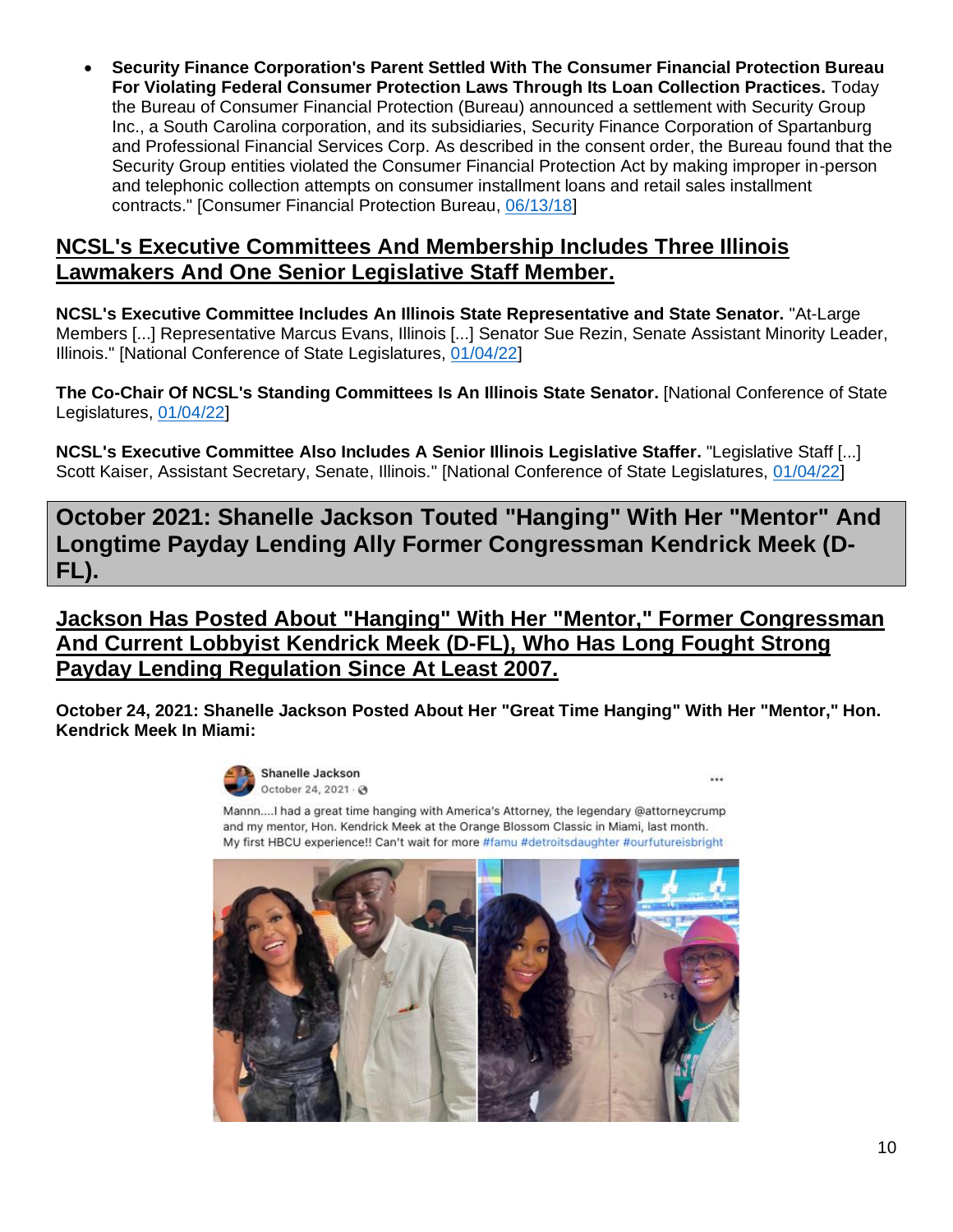**Kendrick Meek, Who Represented Florida's 17th Congressional District From 2002 To 2010, Is Senior Advisor Of Government Advocacy And Public Policy At Lobbying Firm King & Spalding, Where He Advises Financial Services Companies And Other Businesses.** "Kendrick B. Meek Senior Advisor Government Advocacy and Public Policy [...] Kendrick B. Meek currently serves as a senior advisor to a diverse group of companies in the healthcare, homeland security, agriculture, and financial services sectors, drawing upon strategic skills developed over a long tenure in politics, including his time in the U.S. House of Representatives, Florida State Legislature, and as Special Representative to the United Nations. [...] From 2002 to 2010, Mr. Meek represented the 17th Congressional District of Florida." [King & Spalding, accessed [01/04/22\]](https://www.kslaw.com/people/kendrick-meek)

• **King & Spalding "Helps Leading Companies Advance Complex Business Interests."** "King & Spalding helps leading companies advance complex business interests in more than 160 countries." [King & Spalding, accessed [01/04/22\]](https://www.kslaw.com/pages/about)

**2018: Kendrick Meek, A Former Congressman And Florida State Senator, Lobbied For Amscot Financial, Which Was A "Key" Backer Of Florida Legislation To Allow Installment Loans Opposed By Consumer Advocates And Religious Groups.** "While the payday-loan bill did not draw a floor debate, it spurred lengthy discussions during House committee meetings in recent weeks — and faced opposition from some consumer advocates and religious groups. The bill would allow the businesses to make 'installment' loans up to \$1,000, with repayment over 60 to 90 days. Current law limits the high-interest loans to \$500 for periods of seven to 31 days. Supporters say the proposal was prompted by potential changes in federal regulations that could affect the types of smaller-dollar, shorter-term loans made by payday lenders in Florida. Also, supporters contend that payday loans play a key role for many low-income people who don't have access to other types of credit. Among the key backers of the bill has been Tampa-based Amscot Financial, Inc., whose roster of lobbyists includes former Congressman and state Sen. Kendrick Meek and former state Rep. Joe Gibbons." [WJCT News, [03/08/18\]](https://news.wjct.org/state-news/2018-03-08/payday-loan-resign-to-run-revamps-pass-florida-legislature)

**2015: Meek Opposed Consumer Financial Protection Bureau Rulemaking On Payday Lenders, Claiming That It Was A "'Big Mistake'" For The Agency To Preempt State Lending Rules.** "As the Consumer Financial Protection Bureau embarks on a rule-making process that payday lenders estimate will put 70 percent of their industry out of business, a former Florida lawmaker who was instrumental in helping the Sunshine State pass one of toughest laws protecting consumers from predatory lending is warning that the federal proposal is too heavy-handed, strips states of their rights and deprives consumers of emergency lending options. 'People need access to small-dollar loans if they don't have credit, let alone good credit, and we found it was important to allow them to have that access,' Kendrick Meek, a former Democratic congressman from Miami, told The Washington Times. 'Our payday lending law in Florida has been successful because it maintains access to small-dollar loans and also protects the citizens of Florida. 'A federal rule preempting the Florida law would be a big mistake. When you see a law that is being effective, and preventing consumers from getting themselves into financial trouble, when you have something that has been proven and is working, it would be a big mistake to ignore that,' he said." [The Washington Times[, 07/21/15\]](https://www.washingtontimes.com/news/2015/jul/21/florida-fights-payday-loan-government-regulation-p/)

**2007: Then-Congressman Meek Tried To Have Congress Reconsider Its Recently-Passed 36% Interest Rate Cap On Loans To Military Servicemembers.** "MOAA, The Military Coalition, the Defense Department, and a long list of consumer-protection organizations joined forces last year to win a law change capping interest rates on loans to servicemembers at a 36-percent annual rate. That still sounds high, but it limited their potential profits enough that payday lenders have indicated they'll stop targeting military families unless the law is changed. Reps. Meek and Ross are trying to get Congress to reconsider the 36% rate cap. MOAA and other military, civil rights, veteran, and consumer organizations have sent letters to Congress strongly objecting to the Meek/Ross proposal and urging Congress not to sell out the troops to serve this unsavory industry." [Arkansas Times, [02/05/07\]](https://arktimes.com/arkansas-blog/2007/02/05/payday-lenders-pal)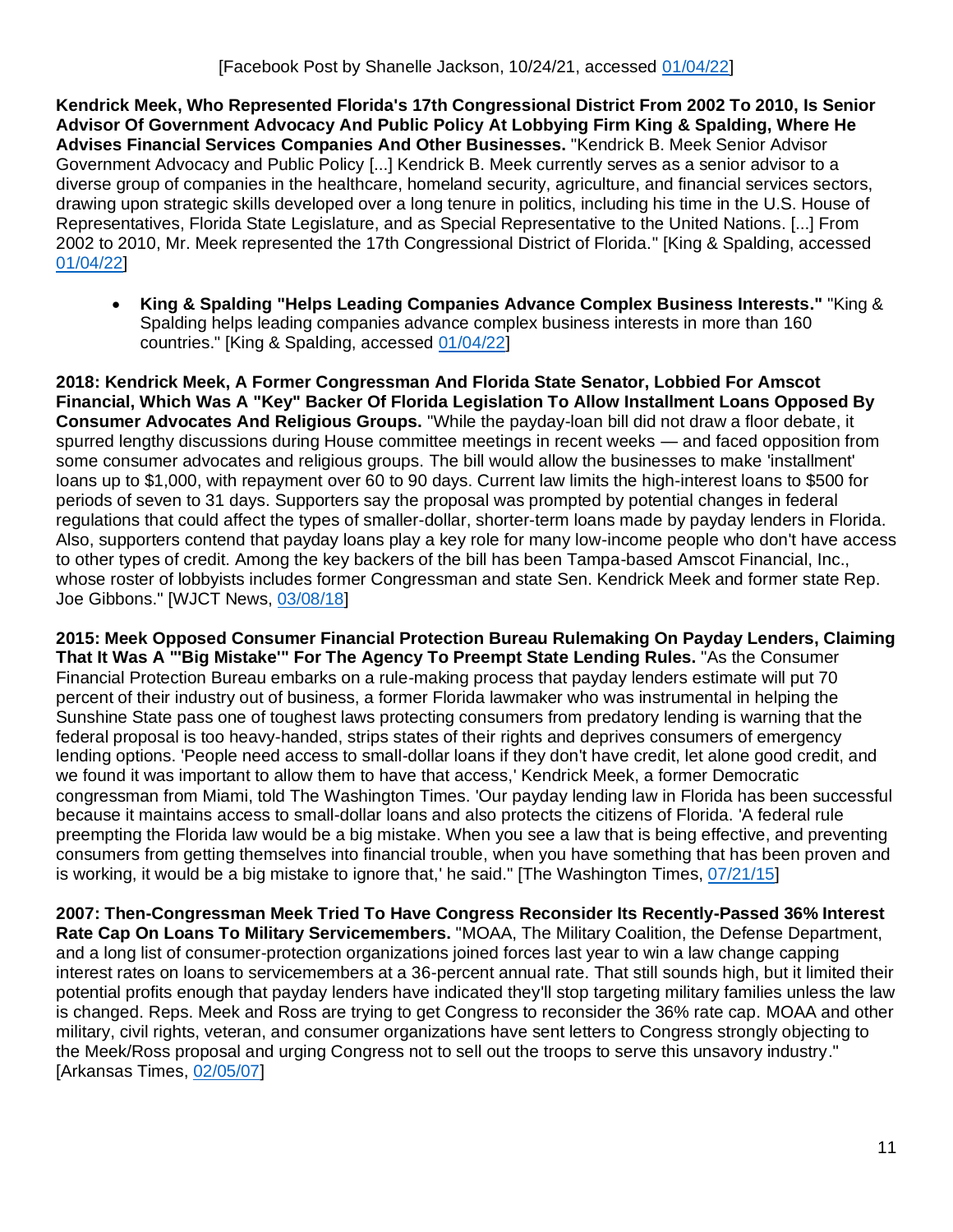**Shanelle Jackson Is Not Registered As A Lobbyist In Illinois—Meanwhile, OppFi, Which Appears to Not Be Registered As A Lobbying Entity, Potentially In Violation Of The Illinois Lobbyist Registration Act, Was Recently Disclosed As A Lobbying Client Of Illinois' Former State Senate Majority Leader.**

**Shanelle Jackson Is Not Registered As A Lobbyist In Illinois, While Opportunity Financial Does Not Appear To Be Registered As A Lobbying Entity, Potentially In Violation Of The Illinois Lobbyist Registration Act.**

**Shanelle Jackson Does Not Appear As A Lobbyist Registered With The Illinois Secretary Of State:**

![](_page_11_Picture_3.jpeg)

[Exclusive Lobbyist Search for Shanelle Jackson, Illinois Secretary of State, accessed [01/05/22\]](https://apps.ilsos.gov/lobbyistsearch/lobbyistsearch)

• **No Registered Lobbyist In Illinois' Database Had A Name Resembling Shanelle Jackson.**  [Exclusive Lobbyist Last Name Search For Jackson, accessed [01/05/21\]](https://apps.ilsos.gov/lobbyistsearch/lobbyistsearch)

**Shanelle Jackson Does Not Appear In A Search Of Lobbying Entities With The Illinois Secretary Of State:**

![](_page_11_Picture_7.jpeg)

[Lobbying Entity Search for Shanelle, Illinois Secretary of State, accessed [01/10/22\]](https://apps.ilsos.gov/lobbyistsearch/lobbyistsearch)

**December 2019: Governor J.B. Pritzker Signed A Bill Requiring Lobbyists' Registration Statements To Identify Any Individual Lobbyists They Employ And Any Of Their Clients.** "In December, 2019, Governor J.B. Pritzker signed legislation requiring lobbyists' registration statements to also include the name and address of any sub-registrants (lobbyists employed by the registrant), and any clients on whose behalf the subregistrant will work." [Bolder Advocacy, [11/17/20\]](https://bolderadvocacy.org/wp-content/uploads/2018/06/Illinois-Lobbying-Disclosure.pdf)

**Opportunity Financial Does Not Appear In A Search Of Lobbying Entities With The Illinois Secretary Of State:**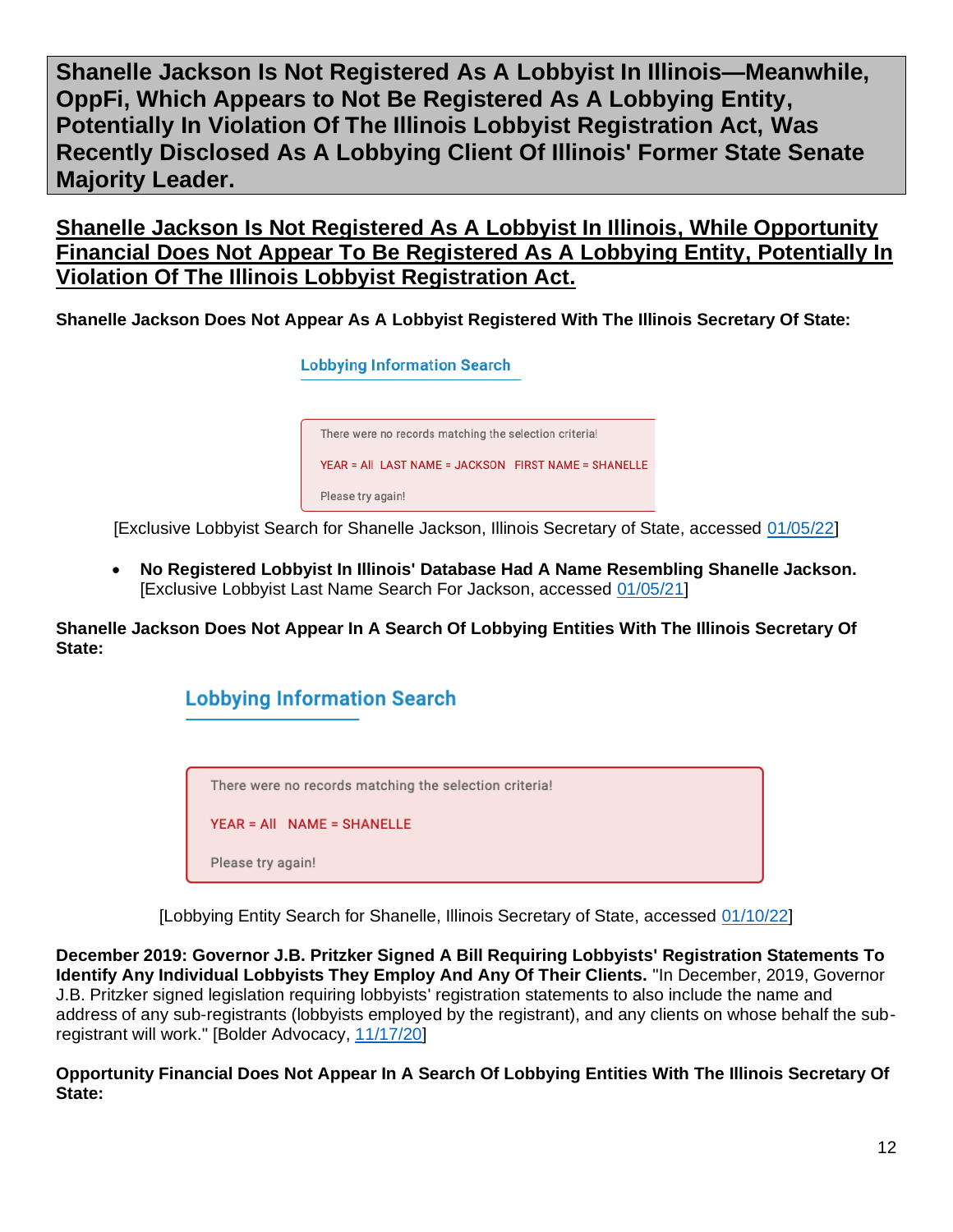## **Lobbying Entity Search Results**

| <b>Entity ID</b> | <b>Entity Name</b>                            | Year |
|------------------|-----------------------------------------------|------|
| 5710             | <b>FREEDOM OF OPPORTUNITY PAC</b>             | 2010 |
| 7638             | <b>ILLINOISANS FOR GROWTH AND OPPORTUNITY</b> | 2015 |
| 7638             | <b>ILLINOISANS FOR GROWTH AND OPPORTUNITY</b> | 2016 |
| 7419             | <b>OPPORTUNITY ALLIANCE LLC</b>               | 2015 |
| 7419             | <b>OPPORTUNITY ALLIANCE LLC</b>               | 2016 |
| 7419             | <b>OPPORTUNITY ALLIANCE LLC</b>               | 2017 |
| 7419             | <b>OPPORTUNITY ALLIANCE LLC</b>               | 2018 |

[Lobbying Entity Search for Opportunity, Illinois Secretary of State, accessed [01/10/22\]](https://apps.ilsos.gov/lobbyistsearch/lobbyistsearch)

- **The Illinois Lobbyist Registration Act Requires "Any Person Who Employs Another Person For The Purposes Of Influencing Executive, Legislative Or Administrative Action" To Register As A Lobbying Entity.** "The Illinois Lobbyist Registration Act applies to any person who, for compensation or otherwise, either individually or as an employee or contractual employee of another person, undertakes to influence executive, legislative or administrative action; and any person who employs another person for the purposes of influencing executive, legislative or administrative action (25 ILCS 170/3). You are required to register if you pay wages or salary to employees who lobby on your behalf (even if this is a small portion of their position) and/or if you hire lobbyists on a contractual basis." [Illinois Secretary of State, accessed [01/10/22\]](https://www.ilsos.gov/publications/pdf_publications/ipub28.pdf)
- **"ENTITY: Business Or Association, Etc., That Will Be Represented By A Lobbyist To Influence Officials. Entities Must Be Registered In Accordance With The Act (25 ILCS 170/3)."** [Illinois Secretary of State, accessed [01/10/22\]](https://www.ilsos.gov/publications/pdf_publications/ipub28.pdf)

## **Opportunity Financial Only Began Appearing In Illinois' Lobbying Database In 2021 And Has Been Disclosed As Being Represented By An Outside Firm In 2021 And 2022.**

### **Opportunity Financial Only Began Appearing As A Lobbying Client In The Illinois Secretary Of State's Database In 2021:**

| 90007011 | <b>OPPORTUNITY FINANCIAL, LLC</b> | 202  |
|----------|-----------------------------------|------|
| 90007011 | OPPORTUNITY FINANCIAL, LLC        | 2022 |

[Lobbying Client Search for "Opportunity," Illinois Secretary of State, accessed [01/05/22\]](https://apps.ilsos.gov/lobbyistsearch/lobbyistsearch)

### **2022: Opportunity Financial Was Registered With The Illinois Secretary Of State As A Lobbying Client, Represented By Clayborne & Wagner LLP:**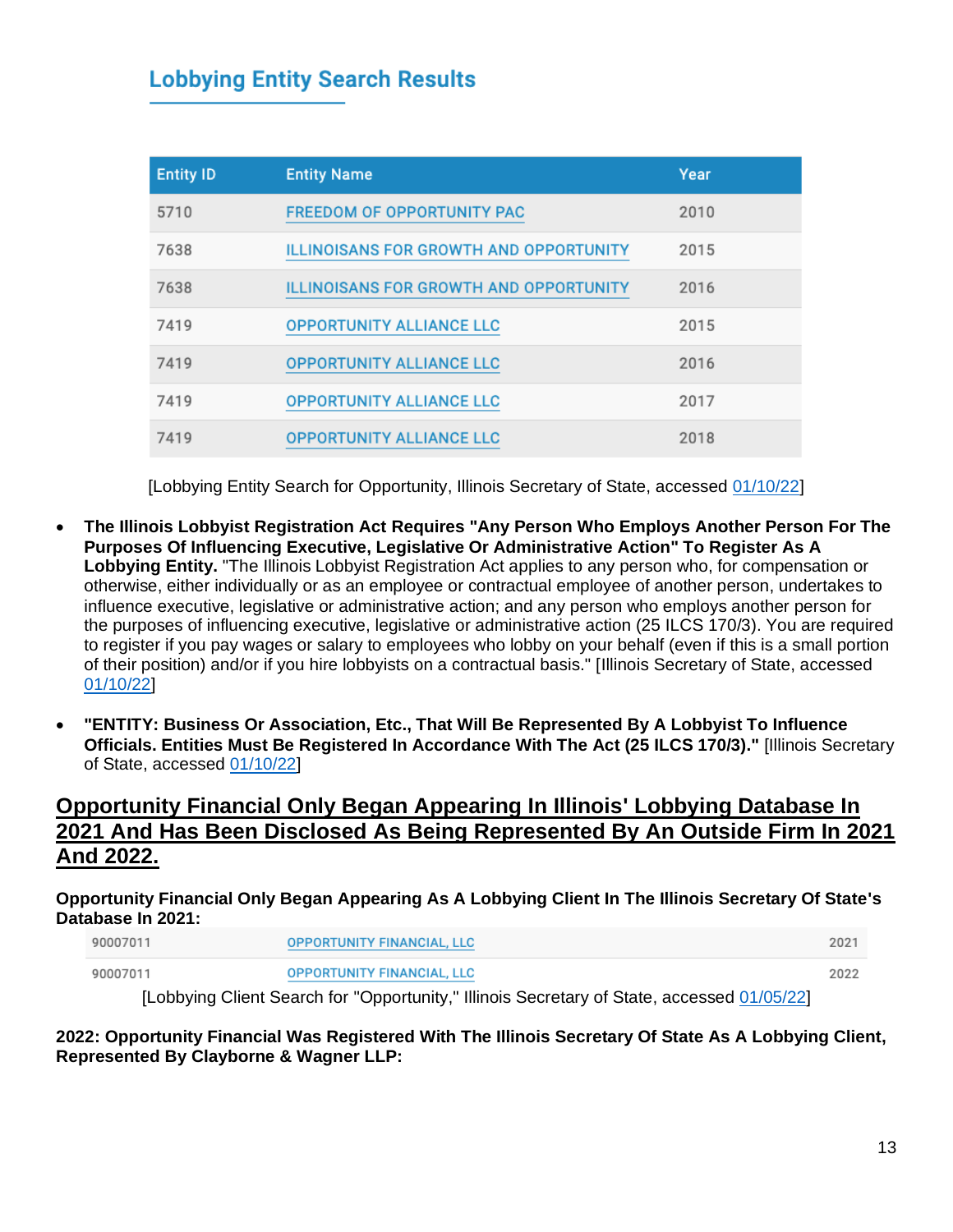| <b>Client List</b> |                                                       |
|--------------------|-------------------------------------------------------|
| <b>Client Name</b> | OPPORTUNITY FINANCIAL, LLC                            |
| Client ID          | 90007011                                              |
| Reg Year           | 2022                                                  |
| Client of          | []                                                    |
| <b>Entity ID</b>   | <b>Entity Name</b><br>Names bolded are not registered |
| 8687               | <b>CLAYBORNE &amp; WAGNER LLP</b>                     |

[Lobbying Client Search for Opportunity Financial, Illinois Secretary of State, accessed [01/05/22\]](https://apps.ilsos.gov/lobbyistsearch/lobbyistsearch)

### **2021: Opportunity Financial Was Registered With The Illinois Secretary Of State As A Lobbying Client, Represented By Clayborne & Wagner LLP:**

| <b>Client List</b>      |                                                       |
|-------------------------|-------------------------------------------------------|
| <b>Client Name</b>      | OPPORTUNITY FINANCIAL, LLC                            |
| Client ID               | 90007011                                              |
| Reg Year                | 2021                                                  |
| […]<br><b>Client</b> of |                                                       |
| <b>Entity ID</b>        | <b>Entity Name</b><br>Names bolded are not registered |
| 8687                    | <b>CLAYBORNE &amp; WAGNER LLP</b>                     |

[Lobbying Client Search for Opportunity Financial, Illinois Secretary of State, accessed [01/05/22\]](https://apps.ilsos.gov/lobbyistsearch/lobbyistsearch)

## **December 29, 2021: Opportunity Financial Was First Disclosed As A Client Of Lobbyist James F. Clayborne, The Former Illinois Senate Majority Leader.**

**December 29, 2021: Opportunity Financial First Appeared As A Client Of Clayborne & Wagner LLP's James F. Clayborne In An Amended Registration Submitted By The Firm.** [Illinois Secretary of State, [12/29/21\]](https://apps.ilsos.gov/lobbyistsearch/registrationpdf?procID=REG&transType=AMENDED&year=2021&entityID=8687&webDataXmlId=92436)

**James F. Clayborne Was An Illinois State Senator From 1995 To 2018, Serving As Majority Leader For His Last Nine Years In Office.** "From 1995 – 2018 Mr. Clayborne served as an Illinois State Senator for the 57th District. He was Majority Leader of the Illinois Senate for the last nine years." [Clayborne & Wagner LLP, accessed [01/06/22\]](https://www.cswlawllp.com/james-f-clayborne-jr/)

## **Illinois' Ethics Laws Have Wide Definitions For Lobbying, Lobbyists, And Influence.**

**The State Of Illinois Defines Lobbying As "Any Communication With A Covered Official Of The Executive Or Legislative Branch Of State Government For The Purpose Of 'Influencing... Executive, Legislative, Or Administrative Action.'"** "Lobbying […] Any communication with a covered official of the executive or legislative branch of State government for the purpose of 'influencing... executive, legislative, or administrative action.' 25 ILCS 170/2." [Bolder Advocacy, [11/17/20\]](https://bolderadvocacy.org/wp-content/uploads/2018/06/Illinois-Lobbying-Disclosure.pdf)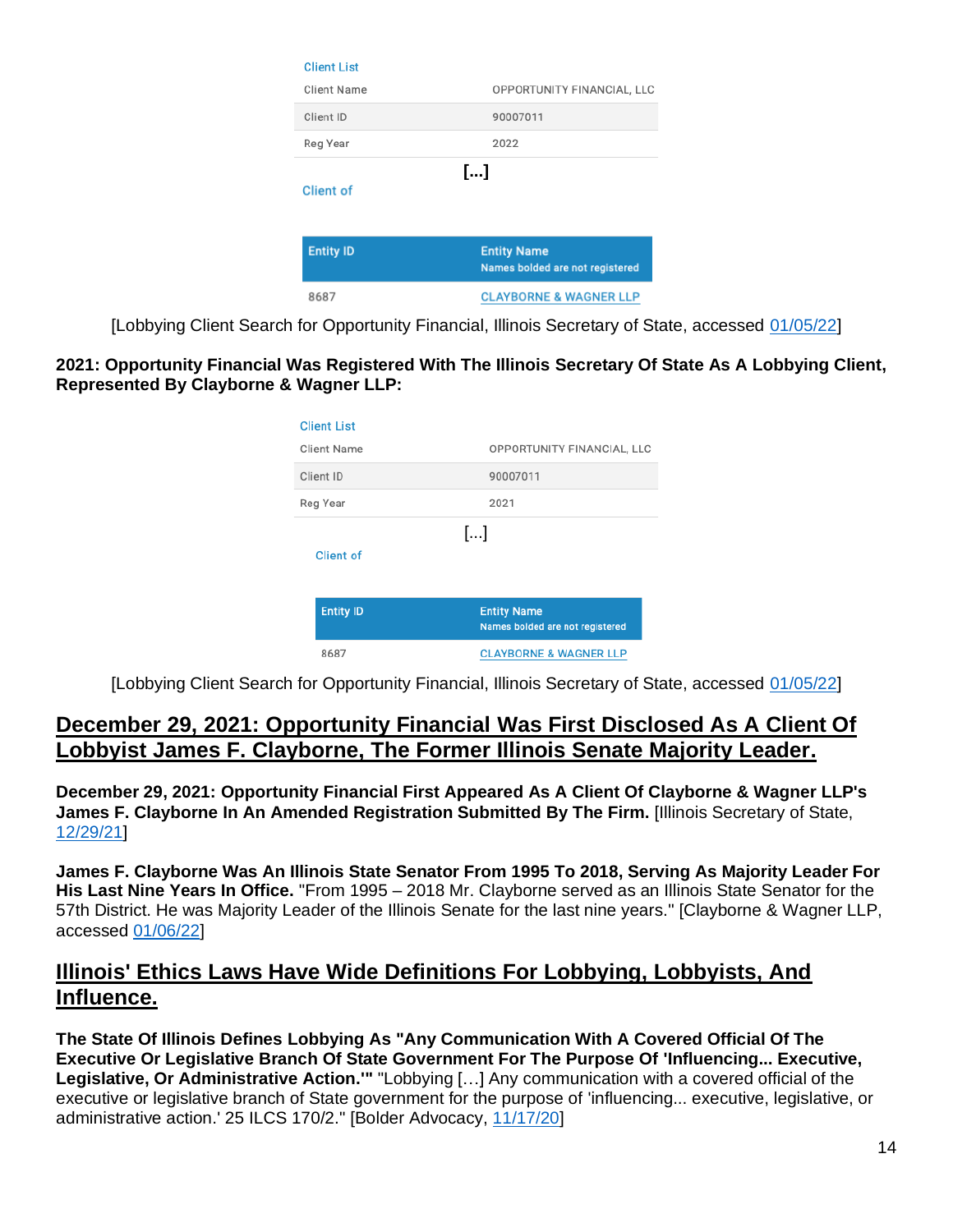**"Any Individual Engaging In Lobbying Is Required To Register As A 'Lobbyist' With The Illinois Secretary Of State."** "Registration for Lobbyists [...] Any individual engaging in lobbying is required to register as a 'lobbyist' with the Illinois Secretary of State prior to engaging in any lobbying, but in any event no later than 2 days of commencing lobbying activity, and must re-register annually thereafter (on or before January 31). 25 ILCS 170/5." [Bolder Advocacy, [11/17/20\]](https://bolderadvocacy.org/wp-content/uploads/2018/06/Illinois-Lobbying-Disclosure.pdf)

**December 2019: Governor J.B. Pritzker Signed A Bill Requiring Lobbyists' Registration Statements To Identify Any Individual Lobbyists They Employ And Any Of Their Clients.** "In December, 2019, Governor J.B. Pritzker signed legislation requiring lobbyists' registration statements to also include the name and address of any sub-registrants (lobbyists employed by the registrant), and any clients on whose behalf the subregistrant will work." [Bolder Advocacy, [11/17/20\]](https://bolderadvocacy.org/wp-content/uploads/2018/06/Illinois-Lobbying-Disclosure.pdf)

**For Lobbying Purposes, The Definition Of "Covered Official" In Illinois Includes Members Of The General Assembly, Senior State Executive Branch Officials, And Others.** "Covered Official […]

- Governor, Lieutenant Governor, Secretary of State, Attorney General, State Treasurer, and State Comptroller;
- Chiefs of Staff for those officials;
- Cabinet members of any elected constitutional officer, including Directors, Assistant Directors and Chief Legal Counsel or General Counsel;
- Members of the General Assembly; and
- Members of boards, commissioners, authorities or task forces established by law or executive order."

[Bolder Advocacy, [11/17/20\]](https://bolderadvocacy.org/wp-content/uploads/2018/06/Illinois-Lobbying-Disclosure.pdf)

**For The Purposes Of Lobbying, Illinois Defines Influence As "Any Communication, Action, Reportable Expenditure...Or Other Means Used To Promote, Support, Affect, Modify, Oppose Or Delay Any Executive, Legislative Or Administrative Action Or To Promote Goodwill With Officials."** "Influencing [...] Any communication, action, reportable expenditure...or other means used to promote, support, affect, modify, oppose or delay any executive, legislative or administrative action or to promote goodwill with officials. 25 ILCS 170/2." [Bolder Advocacy, [11/17/20\]](https://bolderadvocacy.org/wp-content/uploads/2018/06/Illinois-Lobbying-Disclosure.pdf)

### **Exclusions For Illinois' Definition Of Lobbyist Appear To Be Wide, And "People With Technical Expertise" Are Not Required To Register As A Lobbyist.** "Lobbyist [...] Any individual engaging in lobbying is required to register as a lobbyist except:

- Anyone who does not receive compensation (other than reimbursement for expenses of up to \$500 per year) and who does not make reportable expenditures.
- Anyone who, without compensation, appears as a witness before a legislative committee, or seeks the approval or veto of any legislation by the Governor, provided that the person does not make any reportable expenditures.
- News media personnel, such as newspaper, magazines, radio, or television in the dissemination of news, editorial or other comment, or paid advertisements.
- Anyone performing professional services such as drafting bills or rendering opinions regarding the construction and effect of proposed or pending legislation.
- State employees appearing before legislative committees for the purpose of explaining how legislation will affect their departments of State government, and officials or employees of local government or school districts.
- People with technical expertise helpful to officials when considering such official action, provided that the person make only occasional appearances and the person does not make any reportable expenditures.
- Full-time employees of a church or religious organization protecting the right of the members thereof to practice the religious doctrines of such church or religious organization.
- Attorneys representing clients in administrative or judicial proceedings.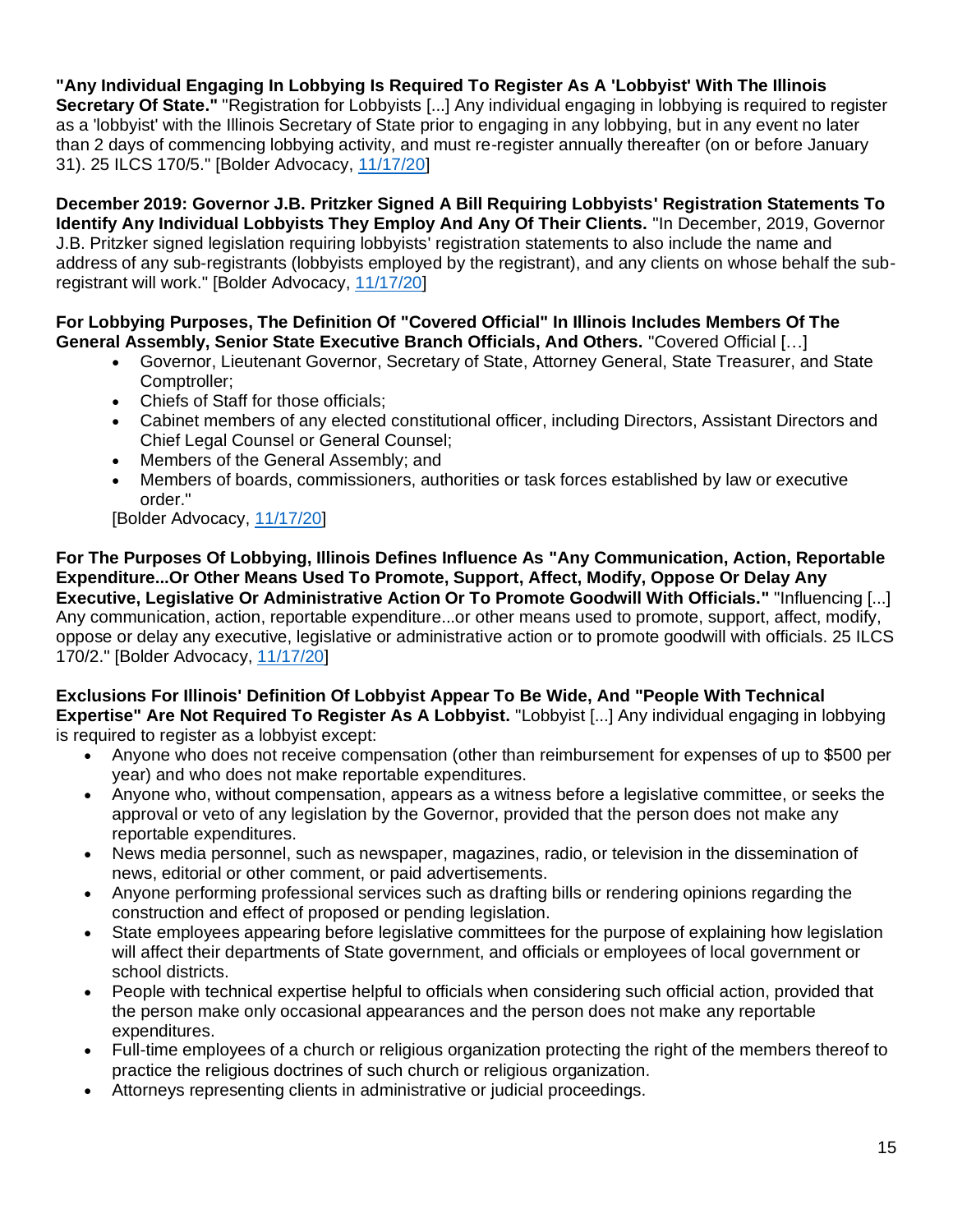• Vendors offering the sale of goods or services where: (1) solicitation is limited to either an oral inquiry or written advertisements and informative literature; or (2) the goods and services are subject to competitive bidding under the Illinois Purchasing Act; or (3) the goods or services cost not more than \$5,000; and (4) the vender does not make reportable expenditures. 25 ILCS 170/3." [Bolder Advocacy, [11/17/20\]](https://bolderadvocacy.org/wp-content/uploads/2018/06/Illinois-Lobbying-Disclosure.pdf)

**Opportunity Financial Has Drawn National Attention For Now-Disallowed "Rent-A-Bank" Schemes To Dodge State Interest Rate Caps And In 2021 Was Sued By D.C.'s Attorney General For Predatory Lending Practices, Ultimately Paying Over \$2 Million To Settle The Matter.**

## **Opportunity Financial Was Featured In A Wall Street Journal Story About Now-Disallowed "Rent-A-Bank" Schemes In Which High-Cost Lenders Would Avoid State Interest Rate Caps Through Bank Partnerships.**

**Opportunity Financial Was Featured In A Wall Street Journal Story About "Rent-A-Bank" Schemes That Allowed "High-Cost Lenders To Skirt Interest Rate Caps In Dozens Of States."** "California this year sought to banish high-cost lenders. OppLoans was undeterred. A new state law this year capped interest rates—currently at about 37% a year—for some consumer loans. But OppLoans is charging 160% on a typical loan in California, according to its website, using a partnership with a Utah bank to continue selling in the state despite the new rules. [...] OppLoans and its partner FinWise Bank are in what is called a rent-a-bank partnership, which allows high-cost lenders to skirt interest-rate caps in dozens of states. Rent-a-bank arrangements are the focus of a fierce battle pitting state regulators and consumer advocates against the credit industry." [Wall Street Journal, [03/11/20\]](https://www.wsj.com/articles/rent-a-banks-defy-states-growing-efforts-to-curb-high-cost-lending-11583435510)

**June 2021: President Biden Signed A Resolution Repealing A Trump Administration Rule That Allowed "Rent-A-Bank" Arrangements.** "Today, U.S. Senator Chris Van Hollen (D-Md.), a member of the U.S. Senate Committee on Banking, Housing, and Urban Affairs, and Committee Chairman Sherrod Brown (D-Ohio) applauded President Biden's signing of their resolution into law to repeal the Trump Administration's so-called True Lender Rule through the use of the Congressional Review Act. This regulation, finalized in the last months of the prior Administration, allows predatory lenders to skirt state laws meant to curb interest rates on loans and opens the door for these lenders to prey on vulnerable consumers. According to the Center for Responsible Lending, this rule has allowed predatory lenders to make loans at 100% APR or more in states with limits of 36% or less by laundering loans through an out-of-state bank not subject to state limits." [Sen. Chris Van Hollen, [06/30/21\]](https://www.vanhollen.senate.gov/news/press-releases/president-signs-van-hollen-brown-legislation-to-strike-down-trump-era-rent-a-bank-rule)

• **Headline: President Signs Van Hollen, Brown Legislation To Strike Down Trump-Era "Rent-A-Bank" Rule** [Sen. Chris Van Hollen, [06/30/21\]](https://www.vanhollen.senate.gov/news/press-releases/president-signs-van-hollen-brown-legislation-to-strike-down-trump-era-rent-a-bank-rule)

## **In April 2021, Opportunity Financial Was Sued By D.C.'s Attorney General For "Misrepresenting Its High Interest Loans" And Charging 198% Interest Rates, Ultimately Settling For Over \$2 Million In Fines And Refunds**

**April 2021: D.C. Attorney General Karl Racine Sued Opportunity Financial, Which His Officed Called "A Predatory Online Lender" For Violating District Law By "Misrepresenting Its High Interest Loans" And Charging 198% Interest Rates—More Than Eight Times The District's Interest Rate Cap.** "Attorney General Karl A. Racine today filed a lawsuit against Opportunity Financial, LLC (OppFi), a predatory online lender, for deceptively marketing illegal high-interest loans to District consumers. The Office of the Attorney General (OAG) alleges that OppFi violated District law by misrepresenting its high interest loans as fast and easy cash and falsely claiming that its loans would help struggling consumers build credit. Instead, OppFi charged over 4,000 District residents exorbitant interest rates of up to 198%—more than eight times the